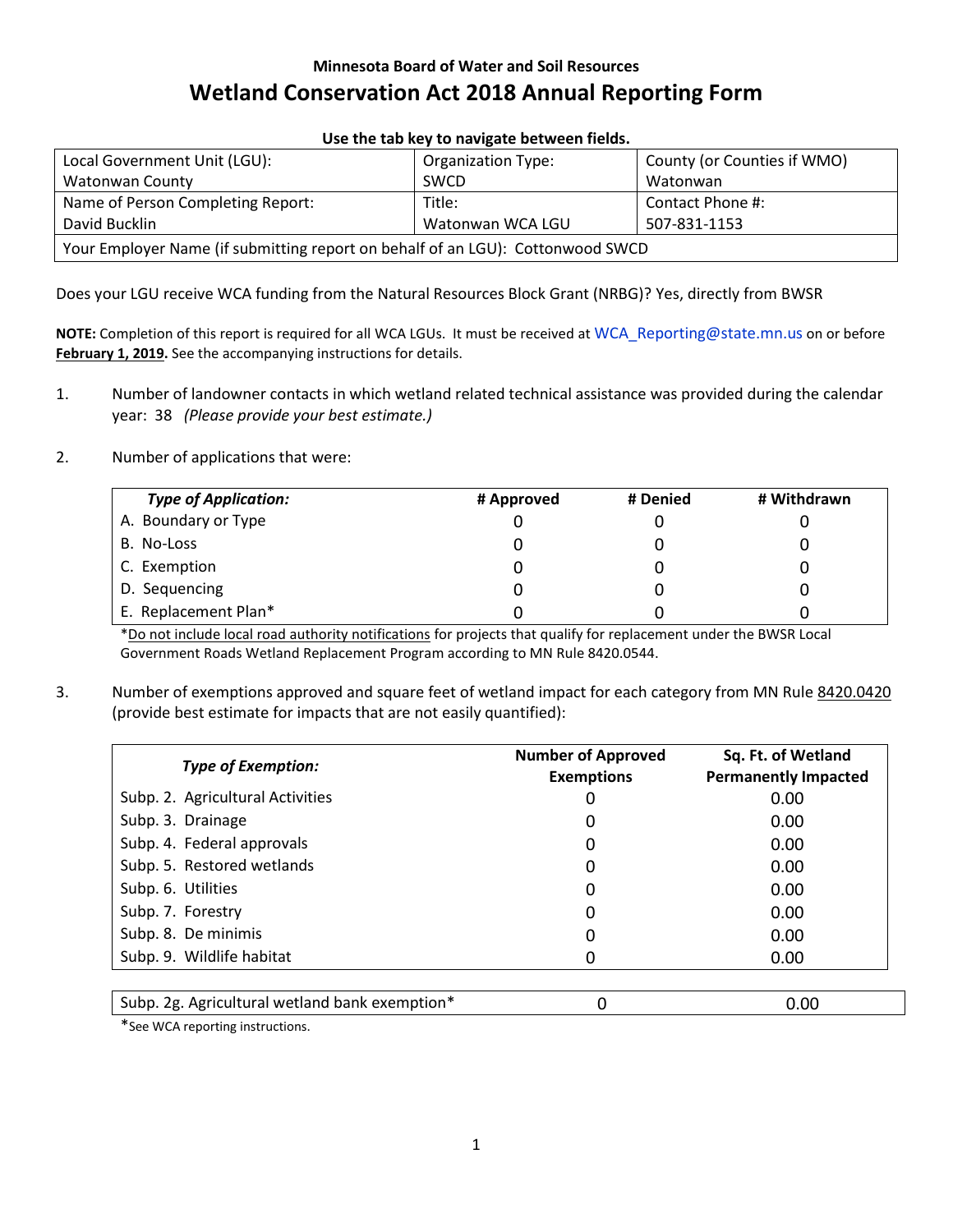#### 4. Number of replacement plans **approved** that replace impacts by the following methods:

| Α. | <b>Wetland Banking:</b>                                          |  |
|----|------------------------------------------------------------------|--|
| В. | Project-Specific Replacement:                                    |  |
| J. | Combination of Wetland Banking and Project-Specific Replacement: |  |

- 5. Square feet of wetland to be **impacted** via an approved replacement plan: 0
- 6. For approved replacement plans, list project-specific replacement only\* in square feet and corresponding credit amounts as approved in the following categories from MN Rule 8420.0526:

|                                                                                 | <b>Square</b> | Repl.  |
|---------------------------------------------------------------------------------|---------------|--------|
| <b>Action Eligible for Credit:</b>                                              | Feet          | Credit |
| Subp. 2. Upland buffer areas.                                                   | 0             | 0.00   |
| Subp. 3. Restoration of completely drained or filled wetland areas.             | 0             | 0.00   |
| Subp. 4. Restoration of partially drained or filled wetland areas.              | 0             | 0.00   |
| Subp. 5. Vegetative restoration of farmed wetlands.                             | 0             | 0.00   |
| Subp. 6. Protection of wetlands previously restored via conservation easements. | 0             | 0.00   |
| Subp. 7. Wetland creations.                                                     | 0             | 0.00   |
| Subp. 8. Restoration and protection of exceptional natural resource value.      | 0             | 0.00   |
| Subp. 9. Preservation of wetlands                                               | 0             | 0.00   |

\*For question 6, report project-specific replacement only. Replacement via banking is accounted for via BWSR's banking database.

7. For project-specific replacement wetlands, list the number of each completed or received:

| A. Construction Sites | B. Corrective Actions | C. Monitoring Reports | D. Findings of Satisfactory |
|-----------------------|-----------------------|-----------------------|-----------------------------|
| Inspected             | Ordered               | Received              | Replacement                 |
|                       |                       |                       |                             |

- 8. Number of **potential WCA violation sites** investigated: **2**
- 9. Number of **enforcement actions** that were taken under local ordinances and/or that did not result in DNRissued cease and desist, restoration, or replacement orders (including informal resolution of violations): 0
- 10. Number of **local appeals** heard: 0
- 11. Does the LGU have a MN WDCP **certified delineator** available (excluding BWSR or SWCD)?

On staff: Choose an item. On call (i.e. consultant): Choose an item. Not at all: YES

12. **Optional:** Please provide information regarding unusual circumstances, time spent on enforcement or major violations, banking application reviews, known exempt activity for which a formal decision was not made, additional detail or clarification of above data, or any other information or comments you would like to share. Enter text here (2,500 character max)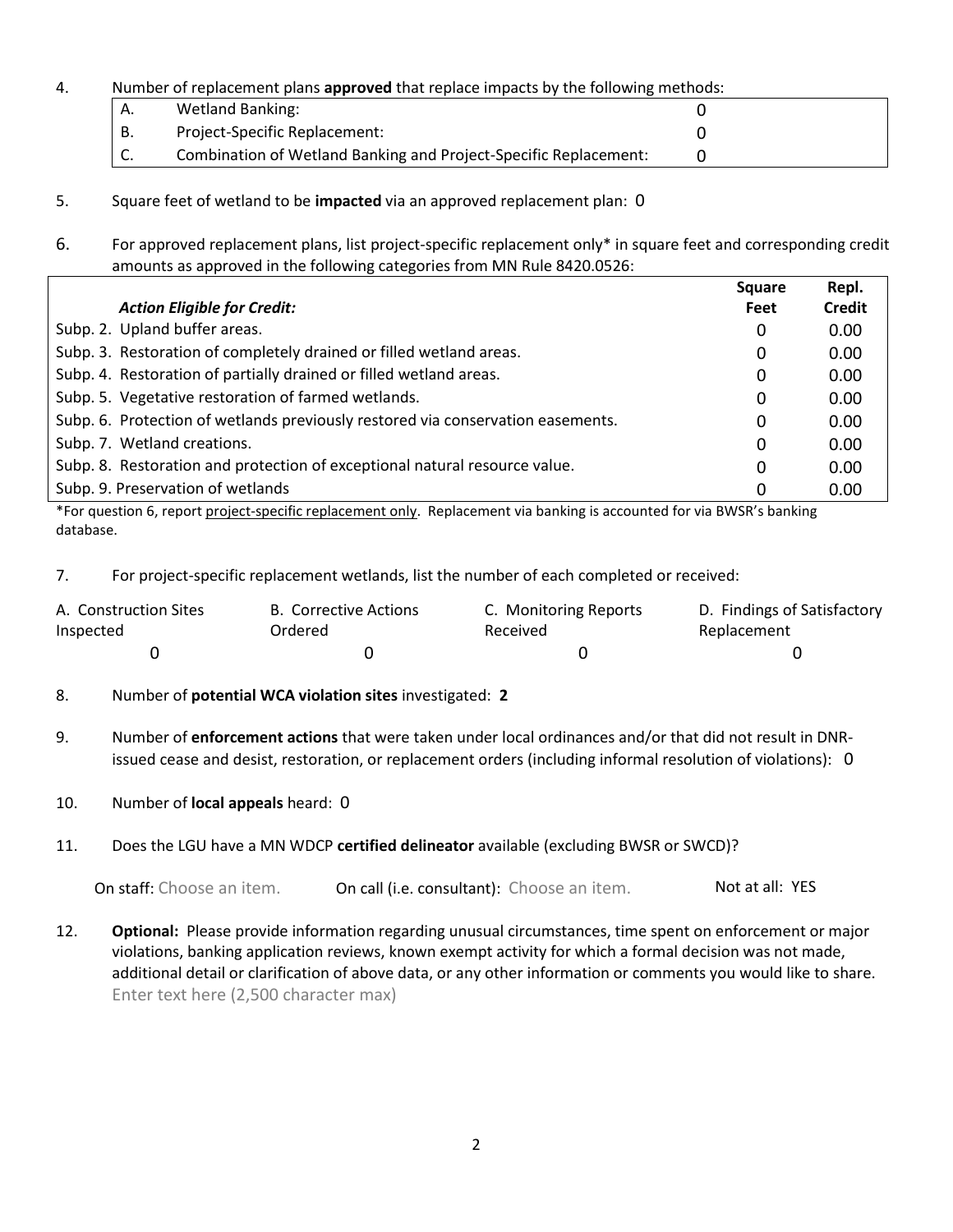# **Minnesota Board of Water and Soil Resources Wetland Conservation Act 2018 Annual Reporting - Instructions**

#### **Requirement**

Annual reporting of Wetland Conservation Act (WCA) implementation activities is required for **all** of Minnesota's WCA local government units (LGUs) in accordance with MN Rule [8420.0200, Subp. 2, Item I.](https://www.revisor.mn.gov/rules/?id=8420.0200) This reporting requirement applies regardless of whether or not the LGU obtains any WCA funding from BWSR.

### **Important Submittal Instructions**

If you are a County entity (such as an SWCD, County Environmental Services, Planning Dept., etc.) and serve as LGU or otherwise represent the County and other specific cities/townships in the County, then you need only complete *one form* for all activities covering all of the entities you represent. Just put the name of your entity in the LGU box and do not list the entities you are reporting for. We will assume that you are reporting for all entities you are identified as representing in the [BWSR LGU List.](http://www.bwsr.state.mn.us/partners/directories/WCA_LGU_Directory.pdf) **This is a change from last year's instructions**. This should make it easier for some entities to complete their reporting by requiring only one report.

If you are a consultant representing more than one LGU, then you must complete a separate form for each LGU you represent.

If you are a watershed district (WD) or watershed management organization (WMO), you can submit one form for your entire WD/WMO. If there are cities/townships within your WD/WMO that are their own LGU, they will be responsible for submitting their own separate form and you should not include their activities in your reporting form.

If you are a City or Township that has some, but not all, areas within a WD/WMO in which the WD/WMO is the LGU for those areas, then you should submit a form for only those activities that occurred within your city/township but outside of the WD/WMO.

If you are expecting another entity to report on your behalf, confirm with that entity that they are reporting on your behalf and ask for a copy of their reporting form to document compliance with WCA rule.

- 1) Complete and save the form to your computer/network (**do not convert to .pdf or other format**). Retain the form for future reference or needed corrections.
- 2) E-mail the completed form to [WCA\\_Reporting@state.mn.us](mailto:WCA_Reporting@state.mn.us) to be received by BWSR no later than **February 1, 2019**. The "sent" date of the e-mail will be used to track the date of receipt. **Use your LGU name as the subject line of the e-mail.** Note: Only send completed reporting forms to this address. Do not direct questions or other correspondence to this email address, instead contact your **[BWSR Wetland Specialist](http://www.bwsr.state.mn.us/maps/Website/Administrative%20Boundaries/BWSR%20Administrative/WCA_areas.pdf)**
- 3) Your Wetland Specialist will review the data and may contact you with questions or possible corrections.

#### **Relationship to Natural Resources Block Grant (NRBG)**

Completion and submittal of this form is required of all LGUs regardless of whether or not NRBG funding is provided. However, it is also a condition of the grant for those LGUs who receive NRBG funding. LGUs who fail to submit the form will not receive NRBG grant funds. For those local governments that receive NRBG WCA funding and distribute it to multiple LGUs, each LGU for which NRBG WCA funds have been transferred should be listed in the NRBG eLINK report. The local government must also ensure that WCA activity reporting for each LGU for which NRBG WCA funds have been transferred is completed according to the instructions above.

#### **Timeframe and Context**

In general, the data provided should be based on WCA activities for which the LGU has issued a final decision, application withdrawn, or issue resolved during the **2018 calendar year** (see question 1 guidance for exception). The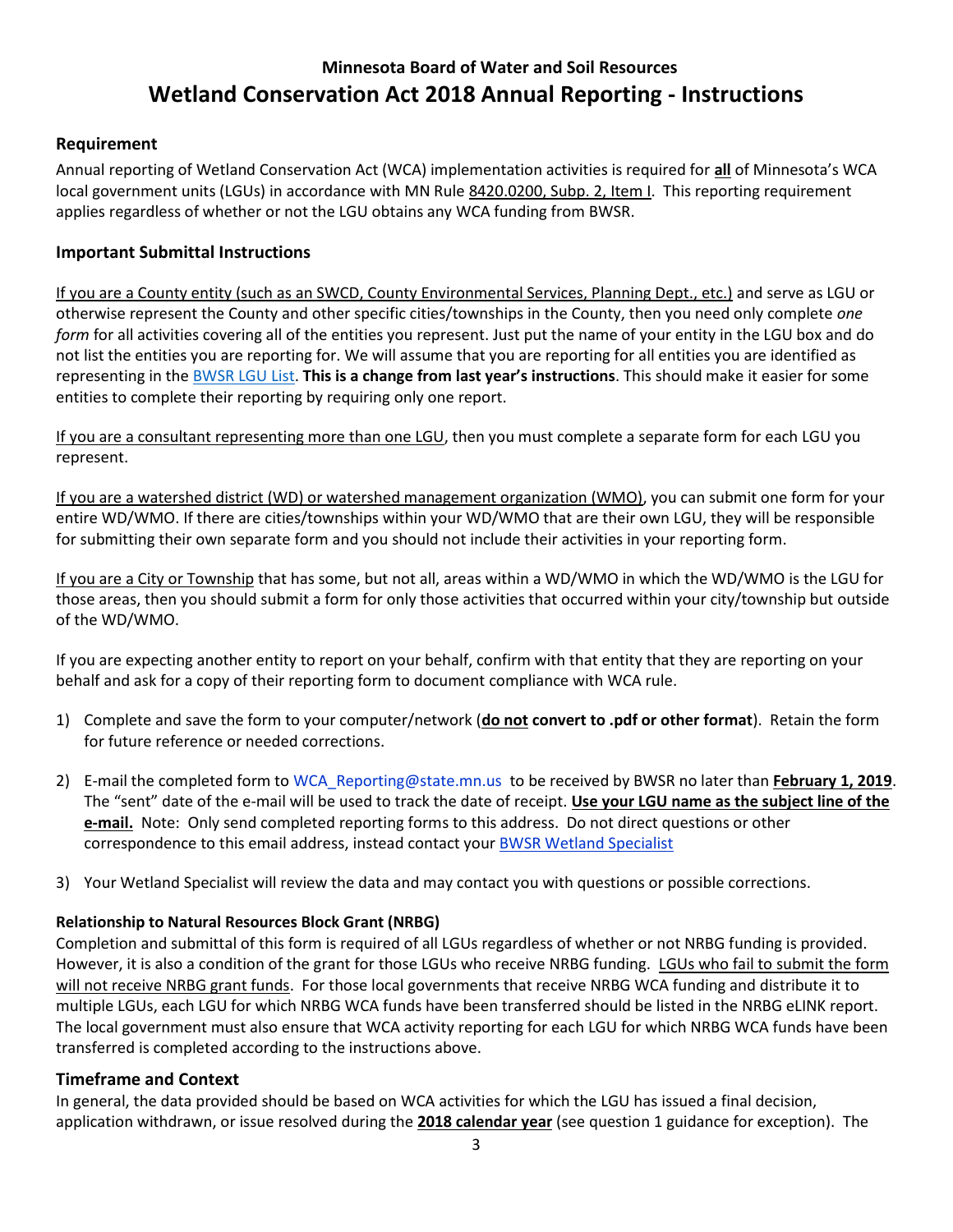approved activities need not have been implemented in order to be reported. Projects still under review but not approved by the LGU at the end of the calendar year should not be reported until the year in which a decision has been made or they are otherwise resolved.

### **Question-Specific Guidance**

The following guidance items are numbered to correspond to the numbered items in the reporting form:

- 1. The purpose of this question is to gather information on LGU workload. Landowner is a general term meant to include agents, consultants, and developers that are proposing or contemplating projects regardless of their legal ownership of the land. In addition to landowners for which WCA applications were processed during the calendar year, LGUs should report the number of landowner contacts for which they answered questions related to wetlands or WCA, provided preliminary review of projects potentially affecting wetlands, provided advice on wetland boundaries or exemption applicability, or other landowner consultation related to WCA or wetland. Meeting with one landowner four times on the same project would count as four landowner contacts for the purpose of answering this question. Newsletters or other such general correspondence do not constitute technical assistance provided to a landowner. Please provide your best estimate.
- 2. For purposes of this question, "withdrawn" means that the applicant has submitted an application but withdrew it prior to the LGU making a formal decision.

**The total number of**  Replacement plans (Item 2E) do not include local road authority notifications for projects that qualify for replacement under the BWSR Local Government Roads Wetland Replacement Program (road program) according to [MN Rule 8420.0544.](https://www.revisor.mn.gov/rules/?id=8420.0544) These notifications are reported separately and accounted for in BWSR's road program tracking database. However, non-qualifying road projects completed under a replacement plan (or a combination of banking/project-specific and the BWSR road program) should be reported here.

3. The purpose of this question is to gather data on the amount of wetland lost due to approved exemptions and the frequency of exemption use. The exemptions are organized consistent with the WCA rule order. LGUs should only report exempt impacts for which a decision has been made to approve the exempt impacts. Known wetland impacts due to exemptions for which the LGU has not formally made a decision can be reported under question 13. Report impacts in square feet.

Please note the addition of Subp. 2G Agricultural wetland bank exemption. This exemption has been separated from the others because the impacts are being replaced, and not permanently lost. Regardless, the amount of wetland impacted under this exemption should be reported.

LGUs should only report the square feet of wetland *permanently lost* due to exempt activity. For example, true drainage maintenance in accordance with [MN Rule 8420.0420, Subpart 3, Item B](https://www.revisor.mn.gov/rules/?id=8420.0420) generally does not require

reporting. Reporting temporary impacts each time the ditch or tile is maintained can lead to multiple reporting of impacts to the same square feet over time, which is misleading and skews the resulting data. However, exempt wetland impacts due to new ditches or tile lines, existing drainage that has been improved, or deposition of spoil in wetland areas beyond the existing square feet of deposition must be reported. Wetlands drained under Item C of the drainage exemption will almost always require reporting.

#### *Check your work to ensure it is correct – the total number of approved exemptions in #3 should equal the sum of approved exemptions in #2. The only exception is when a true drainage maintenance project is not reported in question #3 per the above paragraph.*

4. Item A is NOT referring to wetland banking applications, but rather replacement plans that utilize bank credits for replacement. Check your work - the sum of A+B+C should equal the number of replacement plans approved under question #2E.

**Replacement Plans approved (question 2E) must equal the total Replacement Plans Approved under question 4.** 

**The number of Exemptions Approved (question 2C) should equal the Total Number of Approved Exemptions under question 3.**